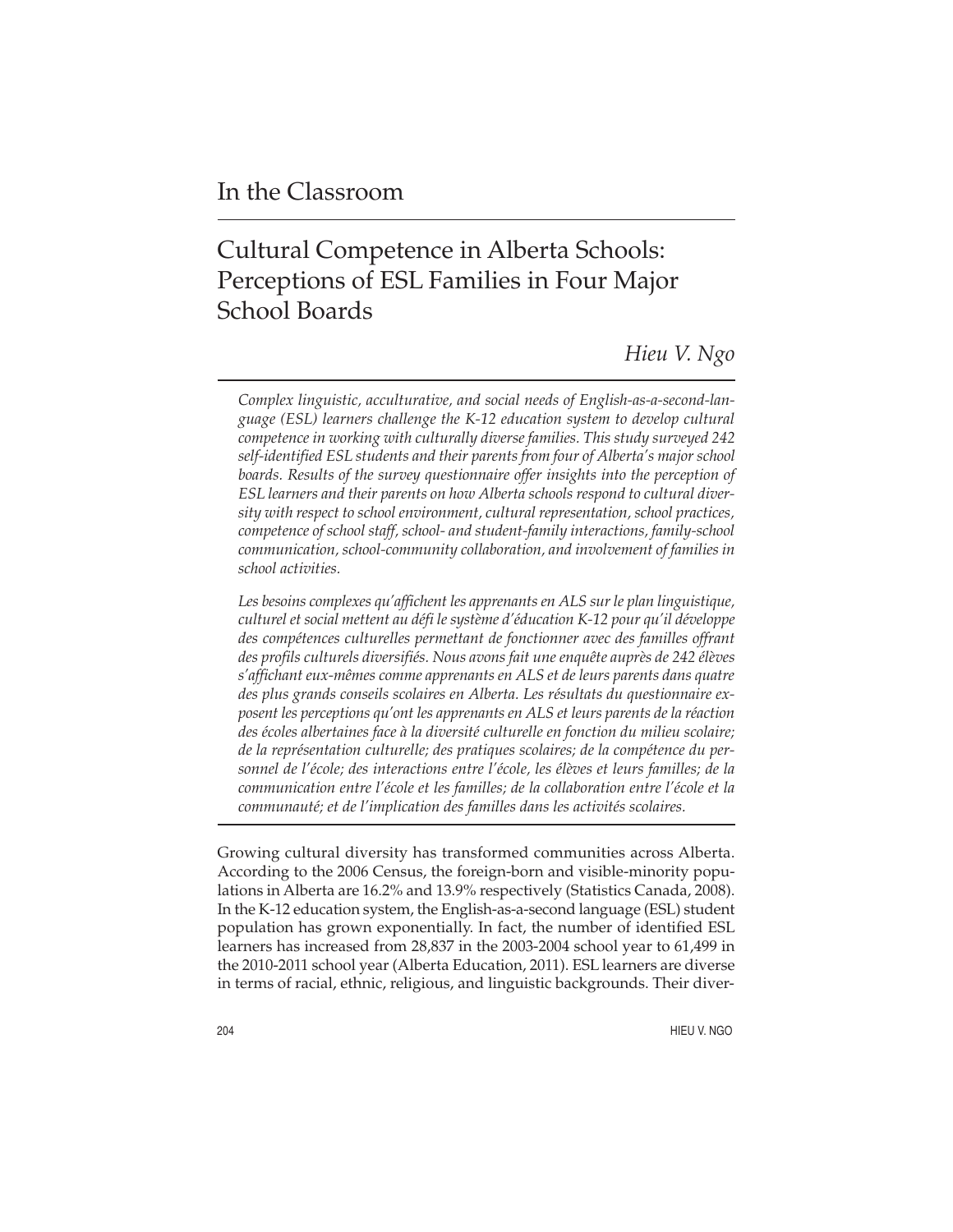sity provides ample opportunities for meaningful intercultural exchange and learning in schools. At the same time, their complex linguistic, acculturative, and social needs challenge the K-12 education system to develop competence in working with culturally diverse families.

This article examines from the perspective of ESL learners and their parents, how Alberta schools have responded to cultural diversity. It draws on the 2007-2008 survey of 242 self-identified ESL learners and 242 parents of those learners in the four major school boards in Calgary and Edmonton, namely, Calgary Board of Education (CBE), Calgary Catholic School District (CCSD), Edmonton Public School Board (EPSB), and Edmonton Catholic School District (ECSD). Two specific research questions frame the analysis: (a) To what extent from the perspective of ESL families have Alberta schools addressed cultural diversity in the various aspects of organizational structures and functions? and (b) Are there differences in the perceptions of ESL learners and their parents about schools' responses to cultural diversity?

#### **Background**

Learners with an ESL background often face unique linguistic, educational, and social challenges. Linguistically, the complex process of second-language acquisition requires up to two years of instruction for ESL learners to develop basic interpersonal communication skills (BICS) and from five to seven years or longer to reach cognitive academic language proficiency (CALP, Collier, 1989; Cummins, 1994). Many ESL learners experience limited educational success. Latimer (2000) examined the 1996-1999 provincial achievement test scores of students in the CBE and found that ESL learners in grades 3, 6, and 9 were between 16 to 28 percentage points behind other students in language arts. An examination of high school completion rates among students in Alberta found no significant differences in high school completion outcomes between students with no ESL coding and those who were coded as ESL in elementary grades but did not receive ESL coding during subsequent junior and senior high school years (75.6% vs. 75.4%, Alberta Education, 2009). The same study, however, found that three years after entering grade 10, those who were coded as ESL in junior high grades had a lower high school completion rate (61.7%) than those with no ESL coding (75.6%). Toohey and Derwing (2008) examined data from the records of ESL students in Vancouver and found that approximately 60% of the ESL students in the Vancouver School District graduated from high school.

In addition, many ESL learners face cognitive and psychosocial challenges related to cultural adjustment and adaptation (Delgado, Jones, & Rohani, 2005). Some experience difficulties in forming cross-ethnic friendships, in being overly reliant on support from peers with similar cultural backgrounds, in overcoming feelings of alienation and isolation, and in having limited access to positive role models and mentors (Anisef & Kil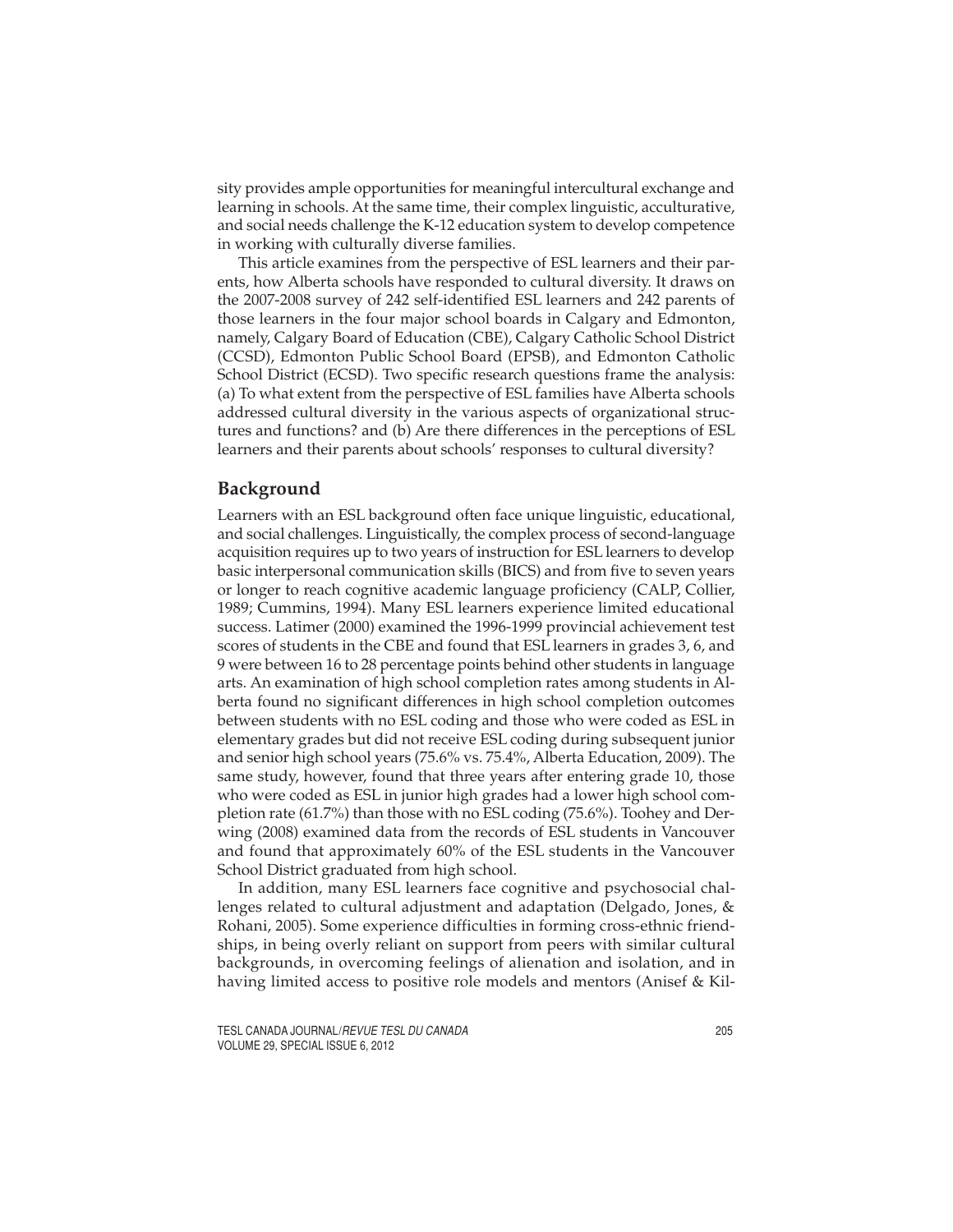bride, 2003; James, 1997). Studies have shown that many ESL learners struggle to achieve positive identity-formation due to conflict between parental values, including those of the ethnic community, and the values of the greater community and the pervasive effect of internalized racism (Desai & Subramanian, 2000; Ngo, 2011). A number of ESL learners experience a range of physical and mental health challenges. Those raised in families disadvantaged by socioeconomic status are at higher risk of malnutrition (Weissman, 1994). Some have been exposed to communicable diseases in their home countries (Cookson et al., 1998). ESL learners with a refugee background who were subjected to persecution, war, violence, loss of family members, and trauma in their home countries or during migration are more likely to experience post-traumatic stress syndrome (Derluyn & Broekaert, 2007). Recent research has linked poor mental health among some visible minorities to their experiences of racism and discrimination (Davis & Stevenson, 2006; Zayas, 2001).

# **Theoretical Framing**

This study was guided by the multicultural education approach. Multicultural education, rooted in the perspective of cultural pluralism, recognizes cultural diversity as a salient, positive element in a society (Banks, 1994; Joshee & Johnson, 2007; Tator & Henry, 1991). It encourages administrators and staff of the education system to examine critically any existing stereotypes and discriminatory practices in schools and to address educational equity to promote meaningful educational opportunities for culturally diverse student populations (Cenoz & Genesee, 1998; Parla, 1994). The theoretical framework of cultural competence further informed the development of the survey. Ngo (2008) defines cultural competence in the organizational/institutional context as the personal and collective ability to function effectively in cross-cultural situations. At the individual level, cultural competence involves congruent personal philosophies, attitudes, knowledge, and skills that enable individuals to interact with people of diverse cultural values, beliefs, customs, and practices with respect, appreciation, and effectiveness. At the system level, cultural competence refers to the demonstrated ability of an organization to work effectively with culturally diverse populations through explicit integration of cultural diversity into all aspects of its organizational values, structures, policies, and practices. Thus culturally competent schools should address cultural diversity in the school culture, in representation on school councils and in school personnel, school policy, communication, professional development, resource allocation, research and inquiry, curriculum development, classroom practice, school community relations and collaboration, and support to families (Coelho, 1998; Ngo, 2003).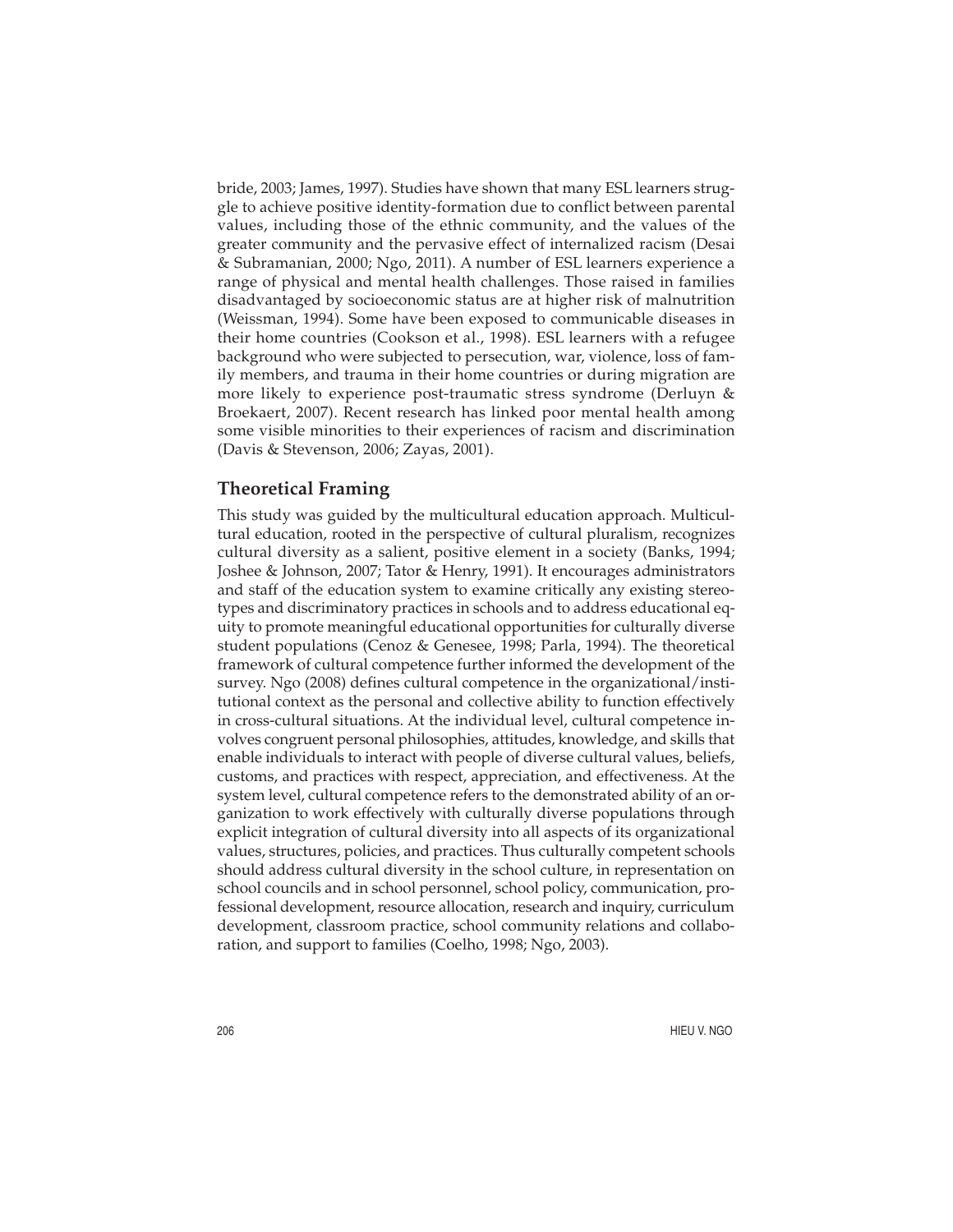# **Method**

## *Survey Design*

This study uses a survey research design to gain understanding of the perspectives of self-identified ESL learners and their parents on how Alberta schools respond to cultural diversity. The questionnaire focuses on how schools address cultural diversity in various aspects of organizational structures and functions, including school environment, cultural representation, school practices, school- and student-family interactions and communication, staff competences, school-community collaboration, and involvement of families in school activities. A team of six academic researchers and community leaders served as research advisors and provided their feedback and recommendations throughout the development of the questionnaire. The survey was piloted with a group of ESL learners and a group of parents of ESL learners for further feedback and recommendations. The survey was available in Arabic, Chinese, English, Filipino, German, Hindi, Italian, Polish, Spanish, Urdu, and Vietnamese. The translated versions of the survey were cross-checked by independent reviewers to ensure accuracy of translation.

#### *Participants*

The researchers recruited participants from various ethnocultural communities in Calgary and Edmonton. Although the sample for this study was not randomized, our sampling strategies took into consideration diverse levels of student enrollment in various school boards, immigration patterns, gender representation, and school divisions. Two teams of community research assistants (17 members in Calgary and 19 in Edmonton) tapped into the networks of community-serving agencies, ethnocultural groups, and ethnic media to recruit the research participants. The research teams collected the data during the 2007-2008 school year. A total of 242 self-identified ESL learners and their parents from four major school boards in Alberta, namely, the CBE, CCSD, EPSB, and ECSD, participated in the study.

The student sample reflected the enrollment patterns of students in the four major school boards. The percentages of student respondents in the survey from the CBE, CCSD, EPSB, and ECSD were 32.6%, 18.2%, 30.2%, and 19.0% respectively. The total percentages of student respondents in kindergarten, elementary, junior high, and senior high across the four school boards were 1.7%, 41.7%, 28.5%, and 28.5% respectively. The sample consisted of equal numbers of male and female students (50%). Consistent with immigration trends in Canada, respondents were more likely to have arrived from East and Southeast Asia (36.8%), followed by those from West, Central, and South Asia, the Middle East (19.4%), and Africa (16.1%). The Canadian-born ESL student population made up 14.0% of the sample. A small majority of respondents (63.1%) had been in Canada for five or fewer years.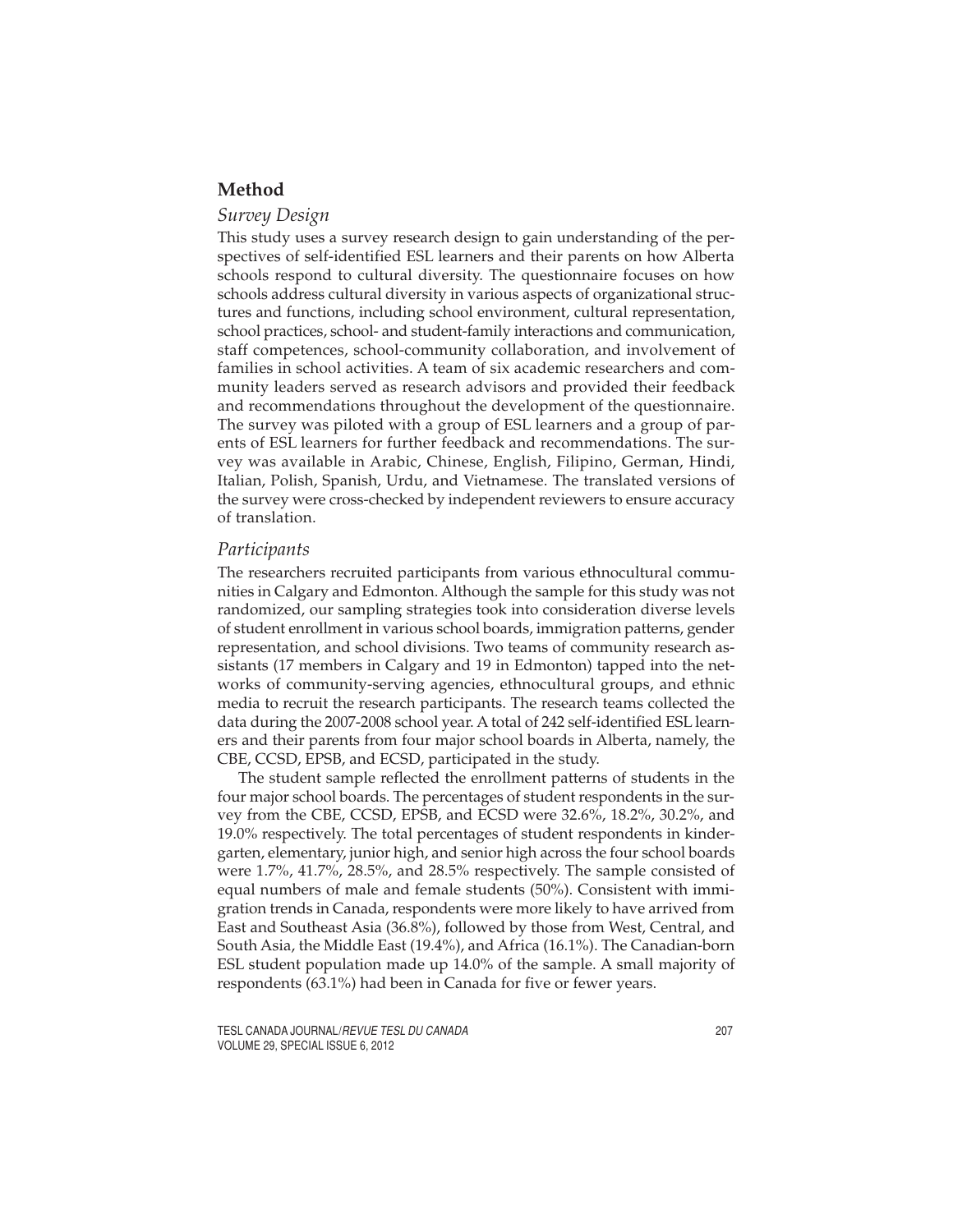The parent sample included a disproportionate number of female respondents (72.3%). A small majority of the respondents (53.8%) were in the 40-50 year-old cohort, followed by those between the ages of 30 and 39 (33.3%). With respect to marital status, 83.1% of the respondents were married. The respondents were more likely to have arrived from East and Southeast Asia (44.5%), followed by those from West, Central, and South Asia, the Middle East (21.0%), and Africa (20.6%). A small majority of the parent respondents (65.3%) had been in Canada for five years or fewer. About one in two parent respondents (56.8%) had received university education in their home countries.

This study provides insights into first-hand experiences of the participant group in Alberta schools; however, it has some limitations. It focused solely on the perceptions of self-identified ESL students and their parents; it recognized that students were not always aware of all aspects of organizational structures and functions; it based the findings on a relatively small and not randomized sample of participants; and it found that numbers of respondents to some questions were less than ideal.

## **Results**

Cultural competence requires schools to integrate cultural diversity meaningfully into all aspects of its structures and functions. Our results provide insights into the perceptions of ESL students and parents on how schools address cultural diversity in the following areas: school environment, cultural representation, school practices, school- and student-family interactions and communication, staff competences, school-community collaboration, and involvement of families in school activities. In addition, they examine congruence in the perceptions of ESL students and parents with regard to school practices.

#### *School Environment*

Table 1 shows the opinions of student and parent respondents about the physical school environment. One in two parent respondents (50.4%) and a slightly higher percentage of student respondents (58.4%) indicated that they had seen signs of welcome and notices in diverse languages in their schools. Similarly, one in two parent and student respondents (52.2% and 51.5% respectively) reported that they had seen photographs of people of diverse cultures in their schools. However, the respondents disagreed in their views on the availability of books about other cultures. Whereas 66.7% of the student respondents noticed books about diverse cultures in their schools, only 42% of the parents observed cultural diversity in book selections. Approximately one in five parent and student respondents (21.9% and 17.3% respectively) indicated that their schools had no material that related to the presence of other cultures in their schools.

Parent and student respondents demonstrated modest levels of agreement with the statements related to the school social environment (Table 2). Only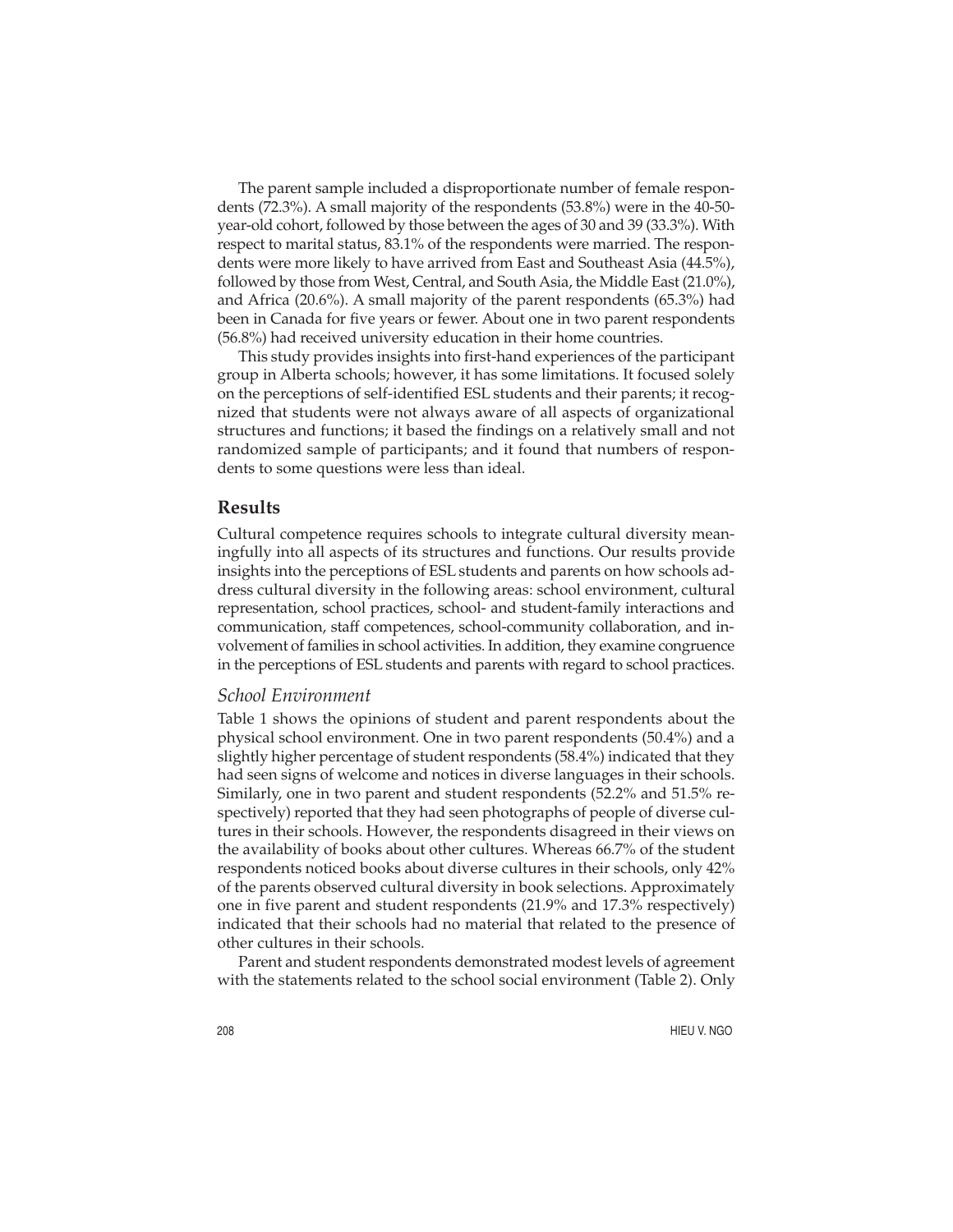|                                                        | Parents |      |     | Students |
|--------------------------------------------------------|---------|------|-----|----------|
|                                                        | N       | $\%$ | N   | $\%$     |
| Signs of welcome and notices in different<br>languages | 113     | 50.4 | 135 | 58.4     |
| Photographs of people of diverse cultures              | 117     | 52.2 | 119 | 51.5     |
| Books about diverse cultures                           | 94      | 42.0 | 154 | 66.7     |
| Nothing that tells me about diverse cultures           | 49      | 21.9 | 40  | 17.3     |

| Table 1                            |  |
|------------------------------------|--|
| <b>Physical School Environment</b> |  |

25.8% of parent respondents and 31.4% of student respondents reported that their schools encouraged students and teachers to use languages other than English. About one in two parents (50.3%) and students (46.4%) believed that there were adequate opportunities for intercultural or interracial interactions. Fewer than half the parent and student respondents (44.7% and 37.1% respectively) agreed or strongly agreed with the statement that there were cultural activities throughout the school year. Approximately 41.8% of parent respondents and 30.7% of student respondents assessed the celebration of histories and contributions of cultural and racial groups in their schools as adequate.

|                                                                             | Parents |      |     | Students |
|-----------------------------------------------------------------------------|---------|------|-----|----------|
| Agree/Strongly agree                                                        | Ν       | $\%$ | N   | $\%$     |
| Use of heritage language encouraged                                         | 42      | 25.8 | 74  | 31.4     |
| Opportunities for inter-cultural/racial<br>interaction                      | 97      | 50.3 | 110 | 46.4     |
| Cultural activities throughout school year                                  | 84      | 44.7 | 88  | 37.1     |
| Celebration of histories and contributions<br>of cultural and racial groups | 71      | 41.8 | 73  | 30.7     |

Table 2 Social School Environment

Note. Some columns do not add up to 100% due to multiple responses.

TESL CANADA JOURNAL/REVUE TESL DU CANADA 209 VOLUME 29, SPECIAL ISSUE 6, 2012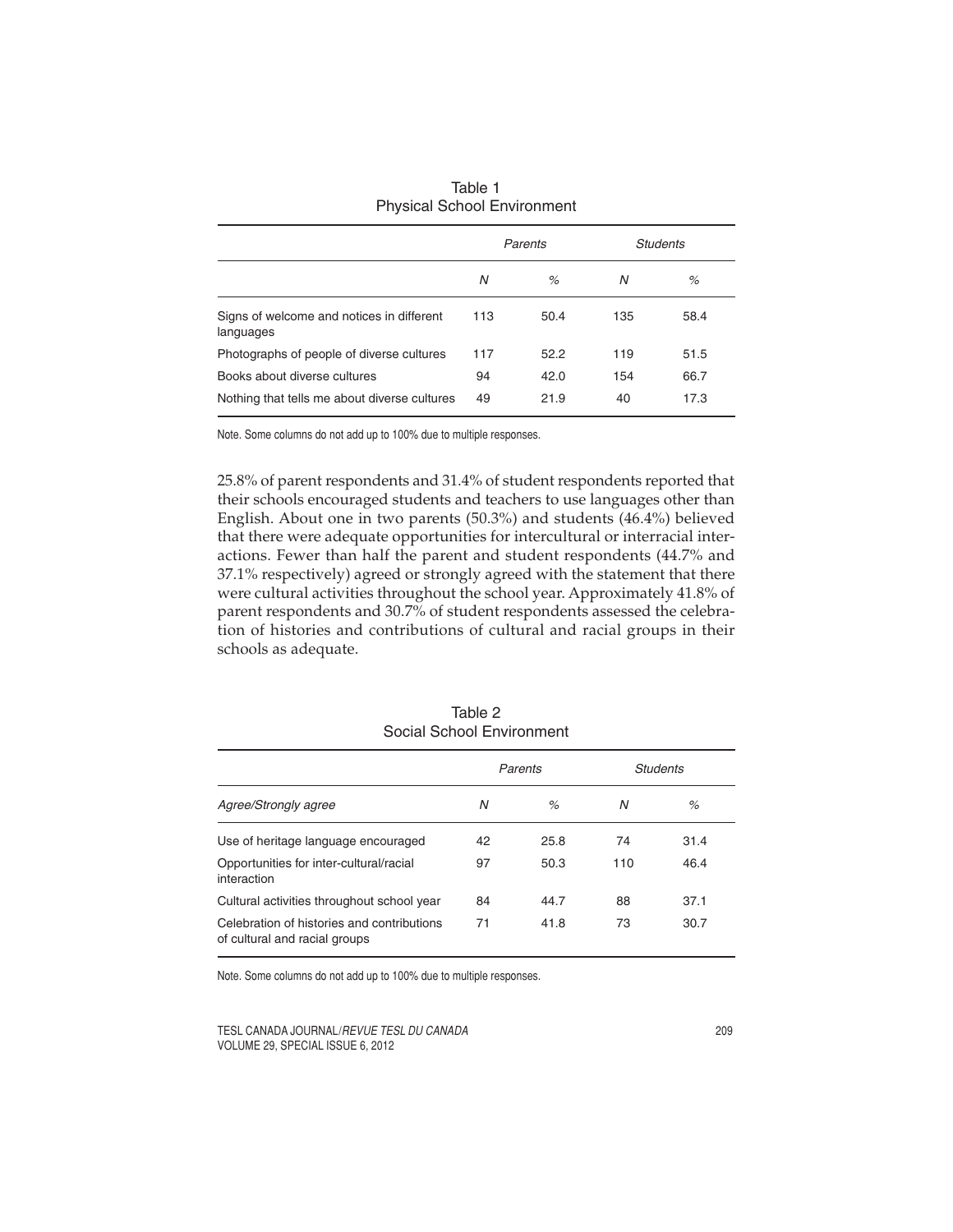|                                                    | Parents |      | Students |      |
|----------------------------------------------------|---------|------|----------|------|
| Agree/Strongly agree                               | N       | $\%$ | Ν        | %    |
| Cultural diversity among school<br>council members | 131     | 55.5 | 83       | 61.0 |
| Cultural diversity among school<br>administration  | 106     | 44.9 | 62       | 38.8 |
| Cultural diversity among teachers                  | 82      | 34.5 | 106      | 55.2 |

| Table 3                                   |  |
|-------------------------------------------|--|
| <b>Cultural Representation in Schools</b> |  |

# *Cultural Representation*

Parent and student respondents were asked to evaluate cultural diversity in their school councils, administration, and teaching staff. As demonstrated in Table 3, a small majority of parent and student respondents (55.5% and 61.0% respectively) agreed or strongly agreed that their school council members reflected cultural diversity in their communities. Fewer than half of the parent and student respondents (44.9% and 38.8% respectively) felt that there was adequate cultural diversity among school administrators. Parent and student respondents expressed markedly different opinions about cultural diversity among teaching staff. Whereas one in two student respondents (55.2%) agreed or strongly agreed with the statement that teaching staff represented diverse cultural groups in their communities, only one in three parent respondents (34.5%) supported this statement.

## *Integration of Cultural Diversity into School Practices*

Table 4 shows the integration of cultural diversity into school practices through inclusion of methods of teaching, topics in curriculum, development of school support services, selection of textbooks, and planning of extracurricular activities. A modest majority of parent respondents felt that schools had taken cultural diversity into consideration through its varied practices. About one in two parent respondents agreed or strongly agreed that schools had included cultural diversity in their methods of teaching (52.7%) and selection of textbooks (53.6%). A slightly higher percentage of parent respondents felt that schools showed cultural diversity in decisions about topics to teach (57.3%), development of school support services (60.1%), and planning of extracurricular activities (61.4%).

Compared with parent respondents, student respondents were less enthusiastic about their school practices. Approximately four in 10 student re-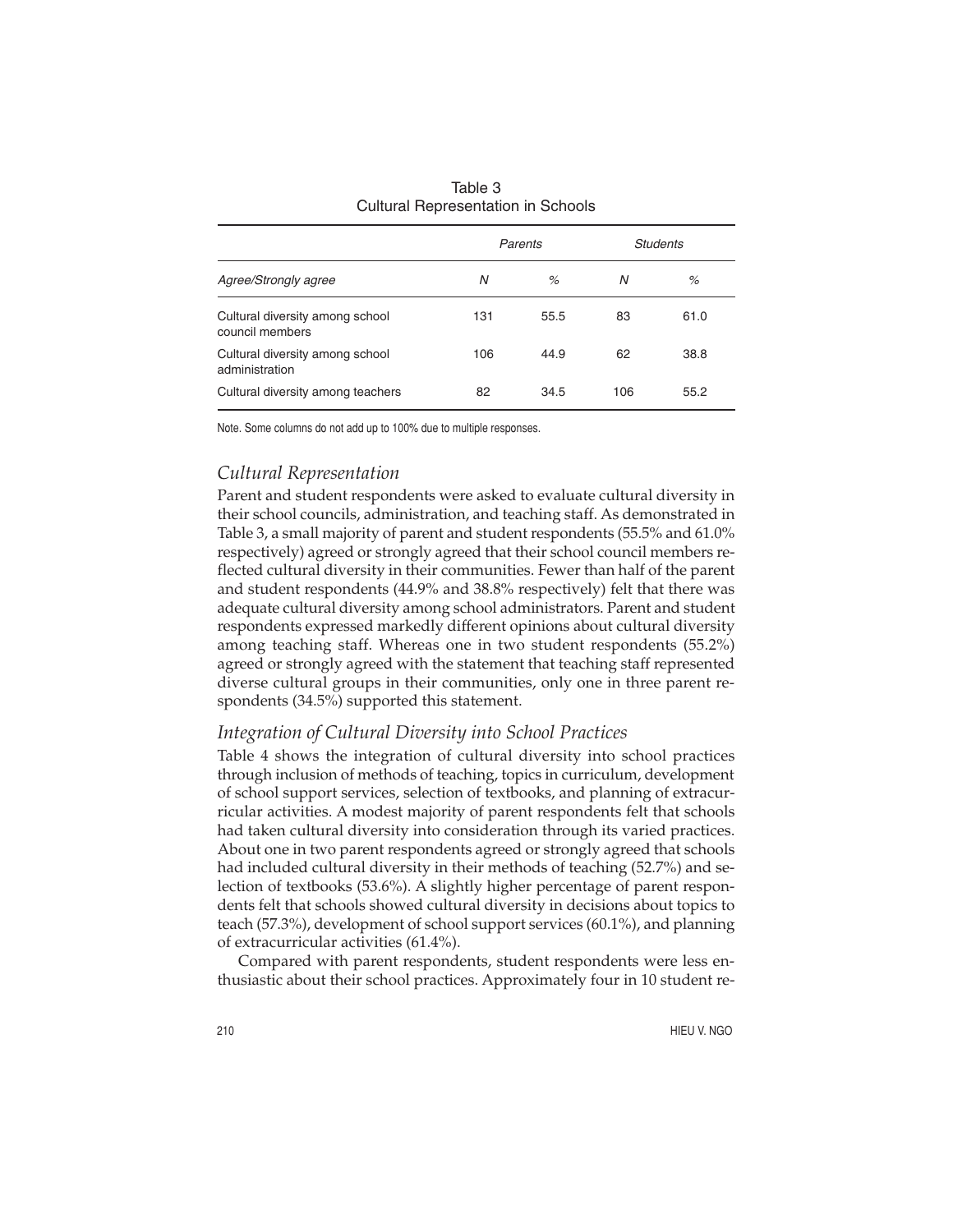|                                        |    | Parents |    | Students |
|----------------------------------------|----|---------|----|----------|
| Agree/Strongly agree                   | N  | $\%$    | N  | %        |
| Choosing different ways of teaching    | 69 | 52.7    | 68 | 39.1     |
| Deciding what to teach                 | 75 | 57.3    | 44 | 27.5     |
| Developing school support services     | 92 | 60.1    | 74 | 44.3     |
| Selecting textbooks                    | 74 | 53.6    | 81 | 43.1     |
| Developing extra-curriculum activities | 94 | 61.4    | 70 | 29.3     |

Table 4 Integration of Cultural Diversity into School Practices

spondents agreed or strongly agreed that their schools had integrated cultural diversity into methods of teaching (39.1%), development of school support services (44.3%), and selection of text books (43.1%). Another one in three felt that schools had integrated cultural diversity into the teaching curriculum (27.5%) and the planning of extracurricular activities (29.3%). Overall, parents and students demonstrated a divergence of opinion about the integration of cultural diversity into school practices. Their opinions differed markedly with respect to the integration of cultural diversity in the curriculum, development of school support services, and planning of extracurricular activities.

# *Cultural Competence of School Staff*

With respect to the capacity of school staff to deal with cultural diversity, a small majority of parent and student respondents (63.5% and 56.2% respectively) agreed or strongly agreed with the statement that school staff show

|                                                                | Parents |      | <b>Students</b> |      |  |
|----------------------------------------------------------------|---------|------|-----------------|------|--|
| Agree/Strongly agree                                           | N       | $\%$ | N               | %    |  |
| Show understanding of the immigrant<br>experience.             | 115     | 63.5 | 113             | 56.2 |  |
| Openly discuss issues related to racism<br>and discrimination. | 65      | 46.8 | 83              | 50.9 |  |

Table 5 Cultural Competence of School Staff

Note. Some columns do not add up to 100% due to multiple responses.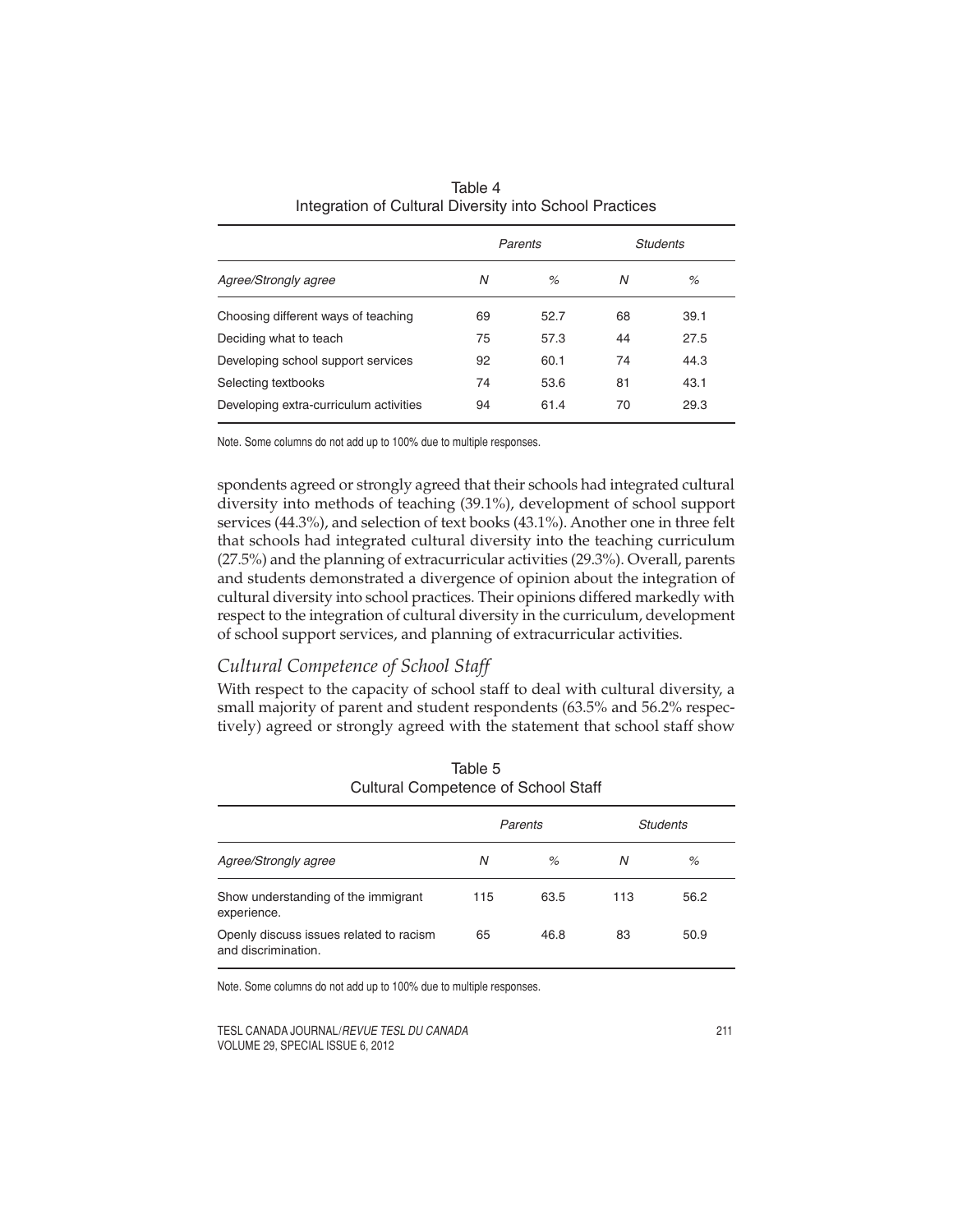understanding of the immigrant experience (Table 5). Almost half the parent and student respondents (46.8 and 50.9% respectively) reported that school personnel openly discussed issues related to racism and discrimination.

# *Student- and Family-School Interactions*

Respondents provided an overall positive assessment of their interactions with school personnel and students (Table 6). Parent respondents were most likely to report that librarians showed respect for their cultural beliefs and practices (83.6%). Student respondents, however, rated their interactions with their teachers more favorably (83.7%) than interactions with librarians. On the other hand, parent and student respondents expressed reservations about interactions with other students. Only 60.0% of parent respondents and 64.1% of student respondents felt that other students showed respect for their cultural beliefs and practices.

| Table 6                               |
|---------------------------------------|
| Interactions Between Students/Parents |
| and School Personnel and Students     |

|                                                                           | Parents |      |              | <b>Students</b> |
|---------------------------------------------------------------------------|---------|------|--------------|-----------------|
| Agree/Strongly agree                                                      | N       | $\%$ | $\mathcal N$ | $\%$            |
| Positive experience in interactions<br>with school personnel and students |         |      |              |                 |
| Principal or vice-principal                                               | 136     | 78.6 | 126          | 79.7            |
| Counselor                                                                 | 119     | 79.3 | 106          | 75.2            |
| <b>Teachers</b>                                                           | 161     | 77.0 | 174          | 83.7            |
| Receptionist                                                              | 142     | 73.6 | 106          | 74.1            |
| Librarian                                                                 | 112     | 83.6 | 129          | 76.8            |
| School aids/assistants                                                    | 102     | 77.9 | 98           | 74.8            |
| <b>Students</b>                                                           | 111     | 60.0 | 134          | 64.1            |
| Teacher-student interaction                                               |         |      |              |                 |
| My teachers treat me as equal to<br>other students                        |         |      | 173          | 80.5            |
| My teachers have high expectations for<br>my academic success             |         |      | 143          | 74.1            |
| My teachers are supportive of my future<br>career dream                   |         |      | 135          | 59.5            |

Note. Some columns do not add up to 100% due to multiple responses.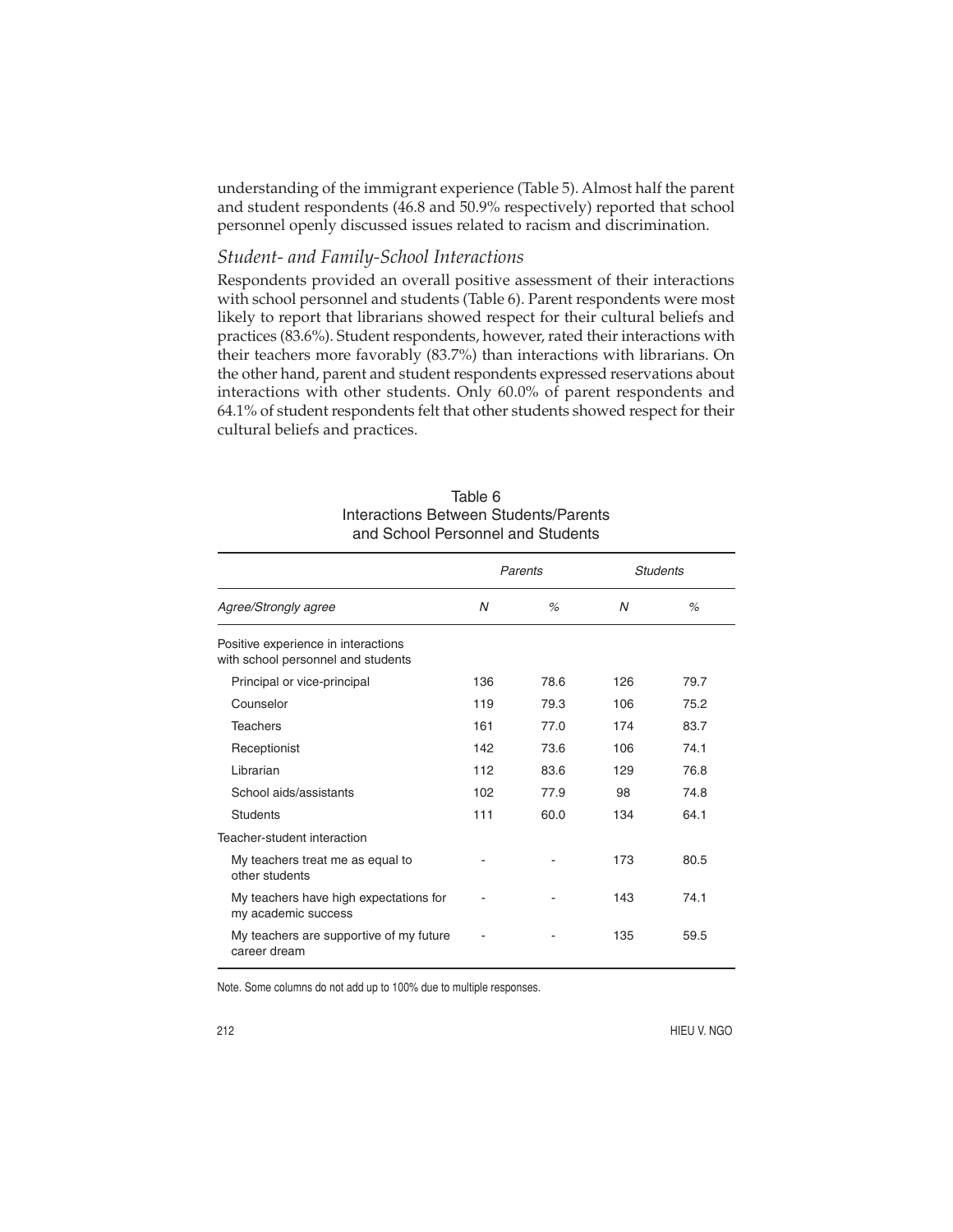|                                                            | Parents |      |                | <b>Students</b> |
|------------------------------------------------------------|---------|------|----------------|-----------------|
|                                                            | N       | %    | N              | %               |
| I have experienced cultural conflicts<br>with school staff |         |      |                |                 |
| <b>Yes</b>                                                 | 19      | 9.0  | 18             | 8.2             |
| <b>No</b>                                                  | 192     | 91.0 | 201            | 91.8            |
| School has been fair in dealing with<br>cultural conflicts |         |      |                |                 |
| Disagree/strongly disagree                                 | 10      | 37.0 | 6              | 33.3            |
| Neutral                                                    | 8       | 29.6 | 5              | 27.8            |
| Agree/strongly agree                                       | 9       | 33.3 | $\overline{7}$ | 38.9            |

Table 7 School Responses to Cultural Conflicts

Note. Some columns do not add up to 100% due to rounding.

Student respondents elaborated on their interactions with teachers. About four in five students (80.5%) felt strongly that their teachers treated them as equal to other students. A smaller percentage of (74.1%) indicated that their teachers had high expectations for their academic success. Overall, a small majority of student respondents (59.5%) indicated that their teachers were supportive of their dreams of a future career.

When asked if they had experienced conflicts with school staff due to cultural differences (Table 7), only 9.0% of parent respondents and 8.2% of student respondents reported such conflicts. Among this group, only 33.3% of parent respondents agreed or strongly agreed with the statement that schools were fair in dealing with cultural conflicts. A slightly higher percentage of student respondents (38.9%) expressed agreement with this statement.

| Necessary and the money of the complete of the complete of the control of the control of the control of the control of the control of the control of the control of the control of the control of the control of the control o |         |      |                 |      |  |  |
|--------------------------------------------------------------------------------------------------------------------------------------------------------------------------------------------------------------------------------|---------|------|-----------------|------|--|--|
|                                                                                                                                                                                                                                | Parents |      | <b>Students</b> |      |  |  |
| Agree/Strongly agree                                                                                                                                                                                                           | N       | $\%$ | N               | %    |  |  |
| Access to interpreters when needed.                                                                                                                                                                                            | 94.0    | 52.5 | 91              | 47.6 |  |  |
| Access to written information in my<br>first language.                                                                                                                                                                         | 59.0    | 31.6 | 52              | 27.5 |  |  |

Table 8 Access of Families to Interpretation and First Language Support

Note. Some columns do not add up to 100% due to multiple responses.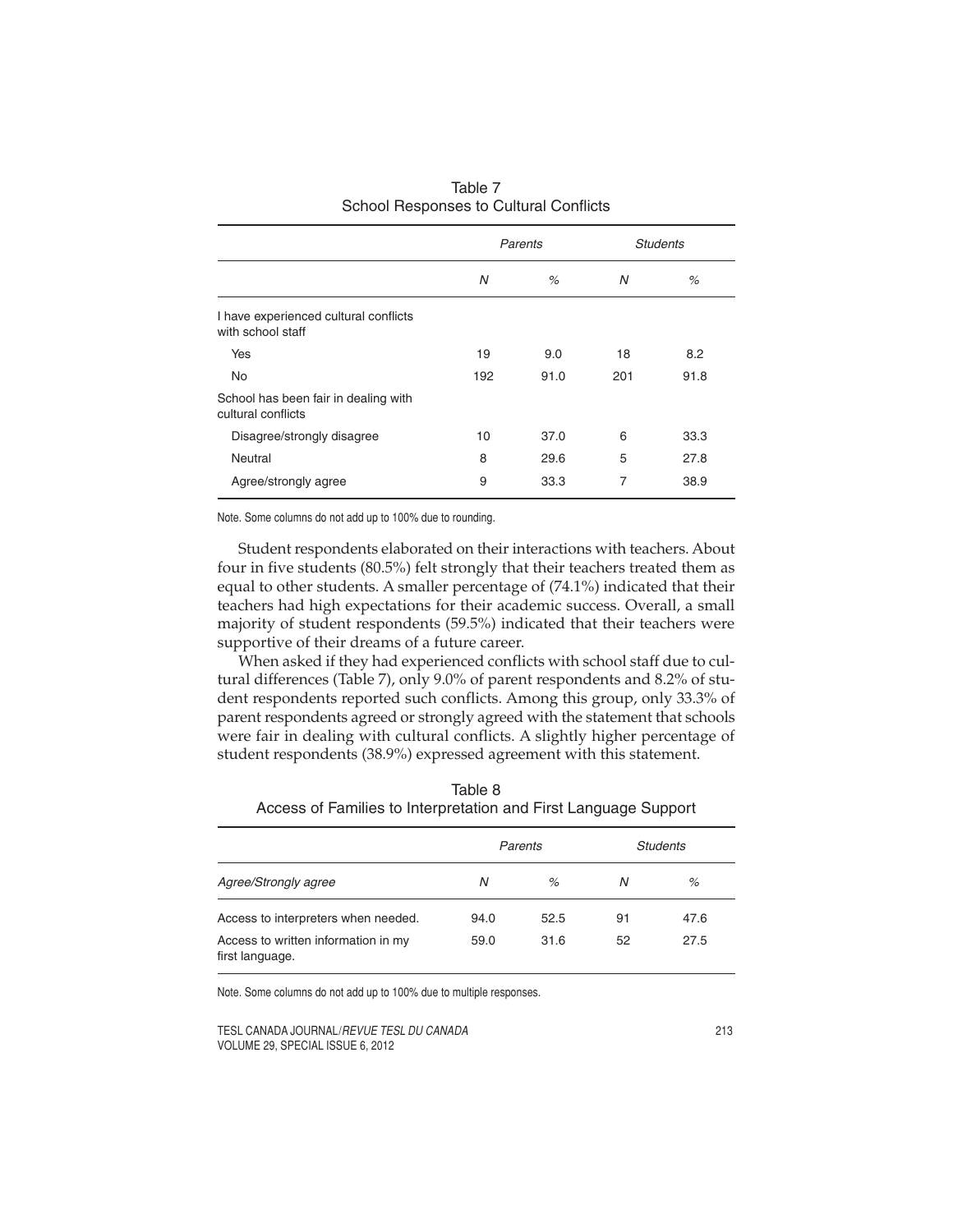|                          |     | Parents |     | <b>Students</b> |
|--------------------------|-----|---------|-----|-----------------|
|                          | N   | %       | N   | %               |
| Parent-teacher interview | 128 | 54.5    | 188 | 80.0            |
| Phone calls              | 56  | 24.5    | 101 | 42.6            |
| Home visits              | 4   | 1.8     | 9   | 3.8             |
| Requested meetings       | 31  | 13.8    | 60  | 25.3            |
| Notes or letters         | 84  | 37.8    | 118 | 49.8            |
|                          |     |         |     |                 |

| Table 9                |
|------------------------|
| Modes of Communication |

# *Family-School Communication*

With respect to immigrants' access to language support, about one in two parent respondents and student respondents (52.5% and 47.6% respectively) agreed or strongly agreed that they had ready access to interpreters (Table 8). Only 31.6% of parent respondents and 27.5% of student respondents affirmed that they had ready access to written information in their first language.

Table 9 elaborates the modes of communication between schools and families. Parent and student respondents identified parent-teacher interviews, notes or letters, and telephone calls as the primary means of communication between their families and schools. However, student respondents consistently reported higher percentages of the use of various modes of communication between their families and schools than did parent respondents.

#### *School-Community Collaboration*

This section of the survey asked parent and student respondents if their schools worked with community groups and agencies to provide services for students and their families of diverse cultural backgrounds. One in five parent respondents (20.1%) and student respondents (16.7%) reported their awareness of existing school-community partnerships to support culturally diverse families (Table 10). About 30.5% of parent respondents and 14.6% of student respondents indicated that their schools did not work with community groups and service providers to support culturally diverse families. A large percentage of parent and student respondents (49.4% and 68.6% respectively) acknowledged that they did not know whether their schools were working with community groups and agencies to provide such services. Among participants who had used the existing services for culturally diverse families, one in two parent respondents agreed or strongly agreed with the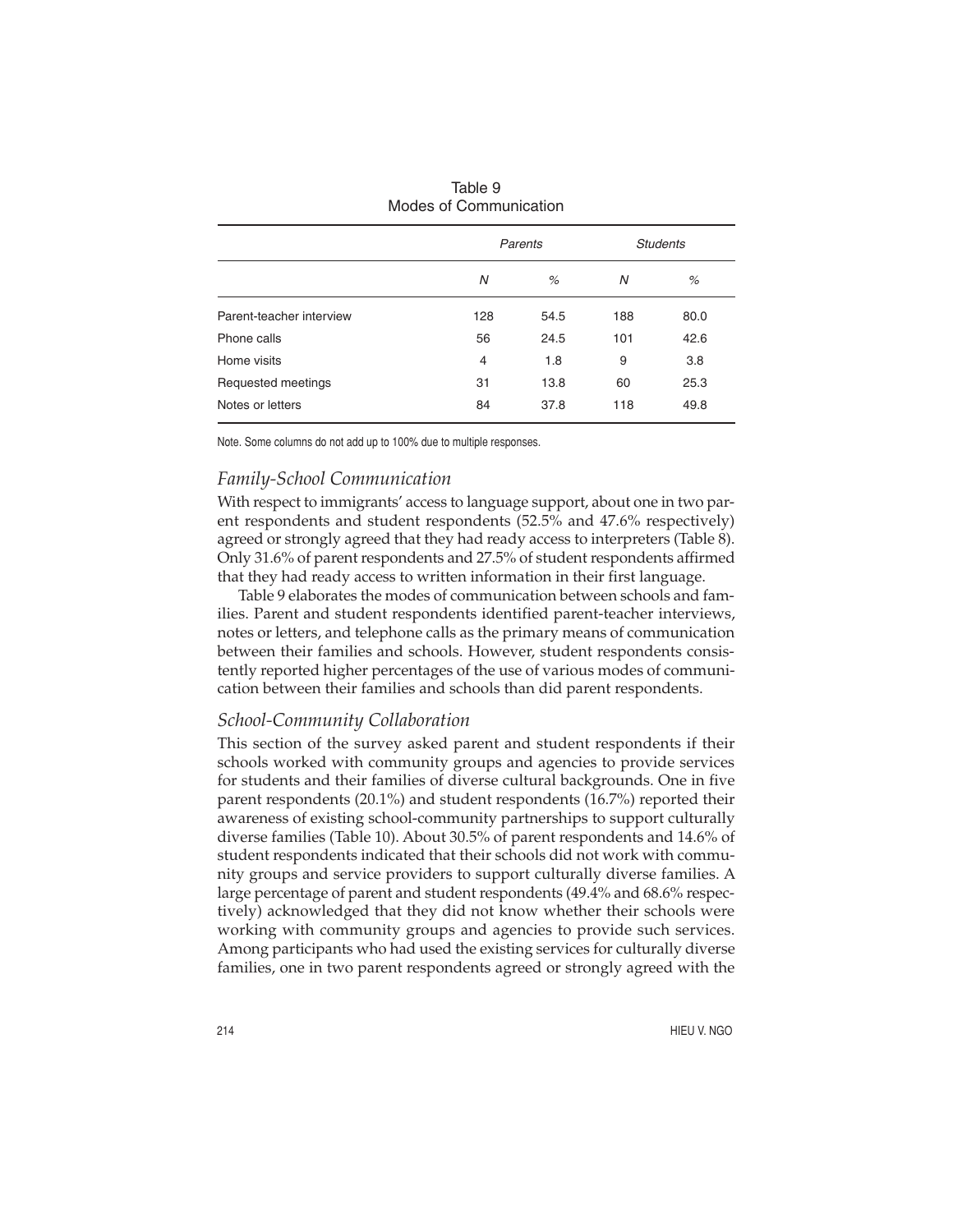|                                                                                                                  | Parents |      | <b>Students</b> |      |
|------------------------------------------------------------------------------------------------------------------|---------|------|-----------------|------|
|                                                                                                                  | N       | %    | N               | %    |
| My school is working with community<br>groups and agencies to provide services<br>to culturally diverse families |         |      |                 |      |
| Yes                                                                                                              | 48      | 20.1 | 40              | 16.7 |
| <b>No</b>                                                                                                        | 73      | 30.5 | 35              | 14.6 |
| Don't know                                                                                                       | 118     | 49.4 | 164             | 68.6 |
| Services for culturally diverse students<br>and families are effective                                           |         |      |                 |      |
| Disagree/ strongly disagree                                                                                      | 5       | 10.4 | 11              | 28.2 |
| Neutral                                                                                                          | 19      | 39.6 | 11              | 28.2 |
| Agree/ strongly agree                                                                                            | 24      | 50.0 | 17              | 43.6 |

| Table 10                       |
|--------------------------------|
| School-Community Collaboration |

Note. Some columns do not add up to 100% due to rounding.

statement that services for culturally diverse students and families were effective. A slightly lower percentage of student respondents (43.6%) agreed with the statement.

## *Involvement of Families in School Activities*

Parent and student respondents perceived modest efforts on the part of schools to involve them in school activities (Table 11). One in four parent respondents felt strongly that schools involved them in planning processes to promote diverse cultures (25.9%) or to help school staff gain cross-cultural skills and knowledge (27.3%). About one in three parent respondents affirmed that their children's schools involved them in developing services to help culturally diverse students learn (30.9%), creating plans to communicate with culturally diverse families (32.5%), and developing school services to support culturally diverse families dealing with difficult situations (31.3%). Compared with parent respondents, student respondents rated school efforts to engage culturally diverse families in school activities more positively. One in three (33.9%) reported that their schools involved them in planning processes to promote diverse cultures. About 44.2% also indicated that their schools involved them in the development of school services to help students of diverse cultures learn. Overall, student respondents were more likely than their parent counterparts to agree with the statement that they were happy

TESL CANADA JOURNAL/REVUE TESL DU CANADA 215 VOLUME 29, SPECIAL ISSUE 6, 2012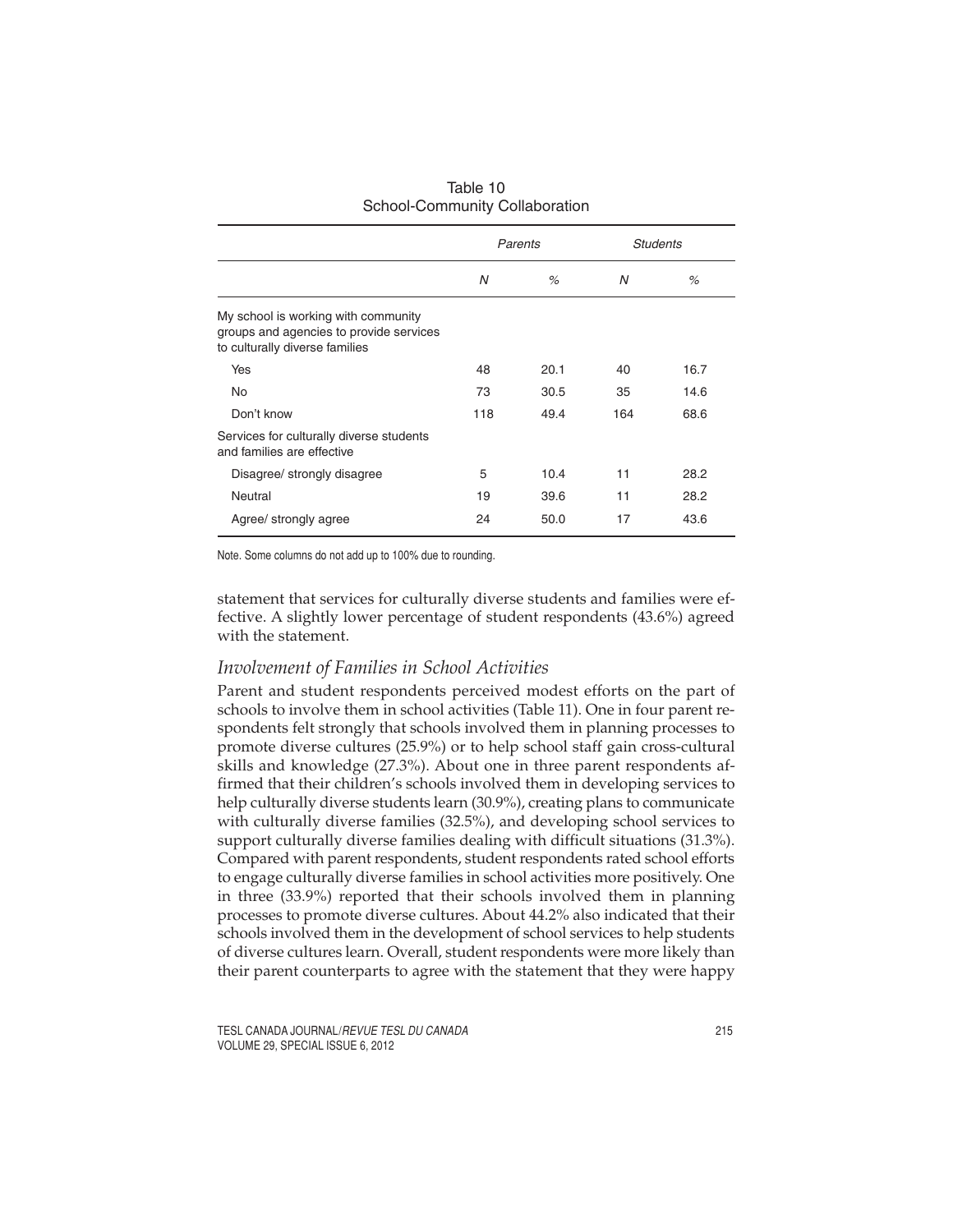|                                                                                                           |    | Parents |     | Students |
|-----------------------------------------------------------------------------------------------------------|----|---------|-----|----------|
| Agree/Strongly agree                                                                                      | N  | %       | N   | %        |
| Develop a plan to promote cultures.                                                                       | 42 | 25.9    | 76  | 33.9     |
| Develop school services to help students<br>of different cultures learn.                                  | 46 | 30.9    | 99  | 44.2     |
| Help school staff gain cross cultural<br>skills/knowledge.                                                | 41 | 27.3    |     |          |
| Create a plan to communicate with<br>families of different cultural and<br>language backgrounds.          | 50 | 32.5    |     |          |
| Develop school services to support<br>culturally diverse families that deal<br>with difficult situations. | 45 | 31.3    |     |          |
| Overall satisfaction with school<br>responses to cultural diversity.                                      | 70 | 31.5    | 139 | 59.1     |

Table 11 Schools' Efforts to Involve Families in School Activities

with how schools dealt with cultural diversity. Whereas 59.1% of student respondents reported a high level of satisfaction with the efforts of their schools, only 31.5% of parent respondents felt the same way.

# *Congruence in Parents' and Students' Responses*

Chi-square analysis was conducted to examine the differences in parents' and students' responses to the 41 common items in the eight areas of focus for this study: school environment (physical and social), cultural representation, integration of cultural diversity into school practices, competence of school staff, family, and school interactions (between families and school personnel and students, student-teacher relationships, conflict resolution), family and school communication (language support, modes of communication), school and community collaboration, and involvement of families in school activities. The results reveal significant differences in parents' and students' responses to 21 of the 41 common items of the surveys (Table 12). Notably, chi-square analysis points out significant differences in students' and parents' opinions with respect to the school social environment, modes of familyschool communication, involvement of families in school activities, and overall level of satisfaction with how schools incorporate cultural diversity. Furthermore, test results show significant differences in students' and parents' responses to several indicators related to cultural representation, inte-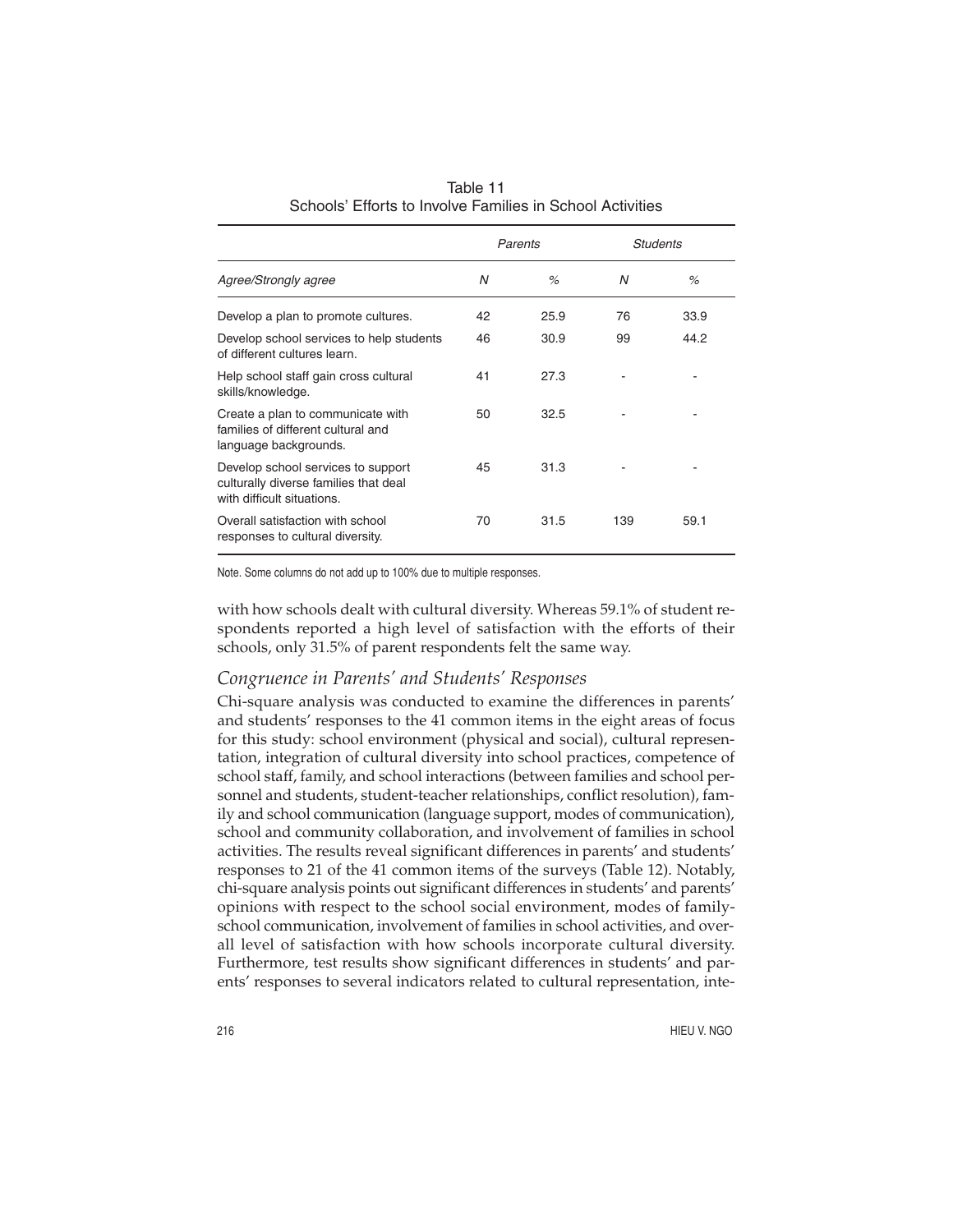gration of cultural diversity into school practices, interactions between families and school personnel and students, and student-teacher relationships. The results of the chi-square tests, however, found no significant differences in parents' and students' assessments of the physical school environment, cultural competence of school staff, schools' responses to conflict resolution, access to language support, and school-community collaboration.

|                                                             | $\chi^2$ | df | р         |
|-------------------------------------------------------------|----------|----|-----------|
| School environment                                          |          |    |           |
| Physical environment                                        |          |    |           |
| Multilingual signs                                          | 3.104    | 1  | $0.08*$   |
| Multicultural photographs                                   | 0.023    | 1  | 0.88      |
| Multicultural books                                         | 0.00007  | 1  | 0.99      |
| Nothing to celebrate multiculturalism                       | 1.448    | 1  | 0.23      |
| Social environment                                          |          |    |           |
| Use of heritage languages                                   | 10.900   | 4  | $0.03***$ |
| Opportunities for intercultural interactions                | 7.949    | 4  | $0.09*$   |
| Availability of cultural activities                         | 12.795   | 4  | $0.01***$ |
| Celebration of cultural histories/contributions             | 15.162   | 4  | $0.00**$  |
| Cultural representation                                     |          |    |           |
| School council                                              | 7.745    | 1  | $0.01***$ |
| Administration                                              | 1.765    | 1  | 0.18      |
| Teachers                                                    | 55.722   | 1  | $0.00**$  |
| Integration of cultural diversity into school practices     |          |    |           |
| Methods of teaching                                         | 15.868   | 4  | $0.00**$  |
| Curriculum                                                  | 30.541   | 4  | $0.00**$  |
| School support services                                     | 11.547   | 4  | $0.02**$  |
| Text book selection                                         | 6.995    | 4  | 0.14      |
| Extra curriculum activities                                 | 14.633   | 4  | $0.01***$ |
| Cultural competence of school staff                         |          |    |           |
| Knowledge of immigrant experience                           | 6.372    | 4  | 0.17      |
| Knowledge of issues related to racism<br>and discrimination | 7.328    | 4  | 0.12      |

| Table 12                                          |  |  |
|---------------------------------------------------|--|--|
| Congruence of Responses from Parents and Students |  |  |

TESL CANADA JOURNAL/REVUE TESL DU CANADA 217 VOLUME 29, SPECIAL ISSUE 6, 2012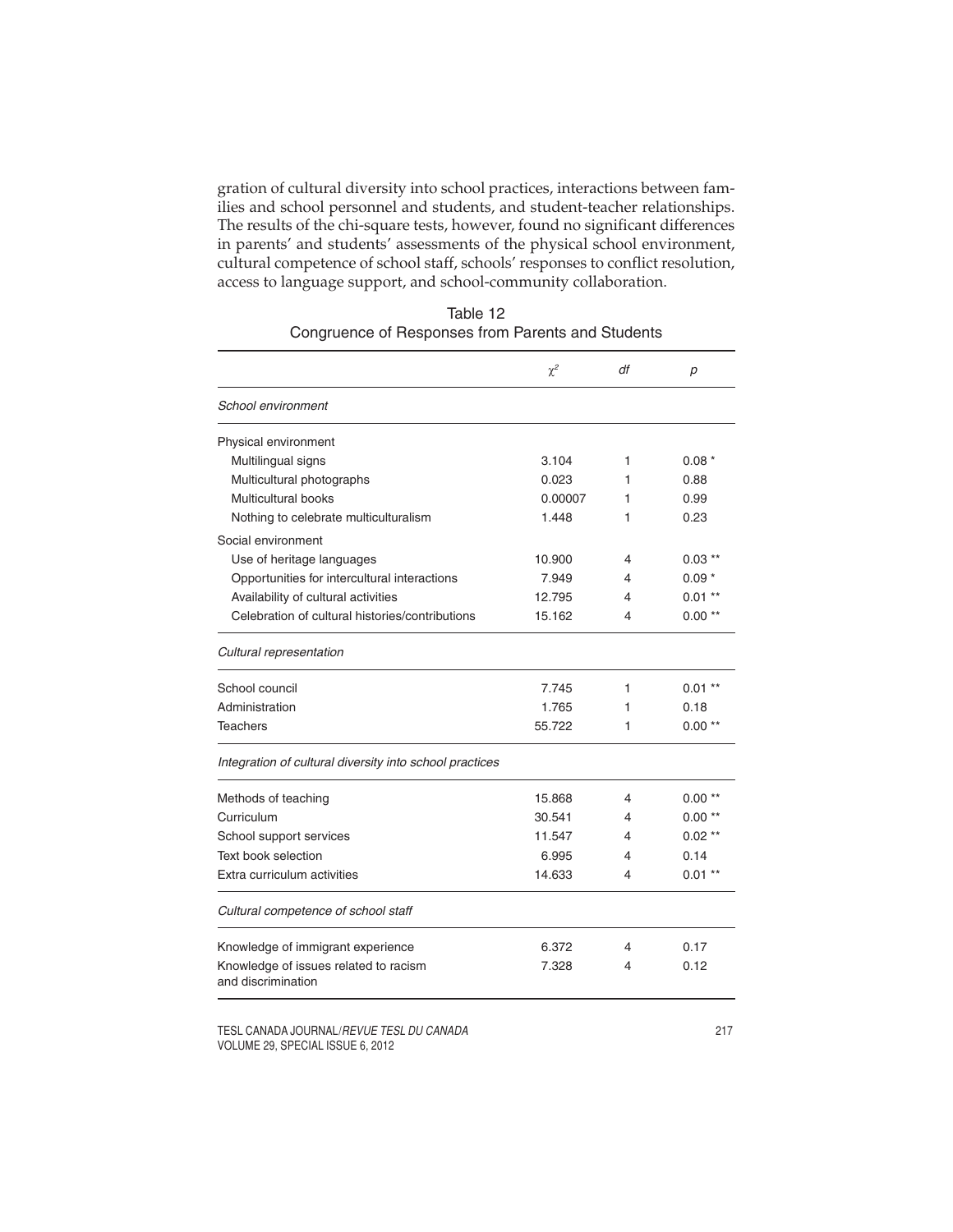|                                                     | $\chi^2$ | df | p         |
|-----------------------------------------------------|----------|----|-----------|
| Student/family-school interactions                  |          |    |           |
| Interaction with school personnel and students      |          |    |           |
| Administrators                                      | 14.324   | 4  | $0.01**$  |
| Counselors                                          | 20.725   | 4  | $0.00**$  |
| <b>Teachers</b>                                     | 18.360   | 4  | $0.00**$  |
| Receptionists                                       | 8.185    | 4  | $0.09*$   |
| Librarians                                          | 9.101    | 4  | $0.06*$   |
| School aides/assistants                             | 5.037    | 4  | 0.28      |
| <b>Students</b>                                     | 4.128    | 4  | 0.39      |
| Student-teacher relationship                        |          |    |           |
| Equal treatment of students                         | 9.743    | 4  | $0.04***$ |
| High expectations for academic success              | 2.481    | 4  | 0.65      |
| Conflict resolution                                 |          |    |           |
| Have experienced cultural disagreements             | 0.084    | 1  | 0.77      |
| Fairness in dealing with cultural disagreements     | 1.864    | 3  | 0.60      |
| Family-school communication                         |          |    |           |
| Language support                                    |          |    |           |
| Access to interpreters                              | 1.354    | 4  | 0.85      |
| Access to written information in first languages    | 7.214    | 4  | 0.12      |
| Modes of communication                              |          |    |           |
| Parent-teacher interview                            | 22.086   | 1  | $0.00**$  |
| Phone calls                                         | 56.636   | 1  | $0.00**$  |
| Home visits                                         | 14.773   | 1  | $0.00**$  |
| Requested meetings                                  | 38.629   | 1  | $0.00**$  |
| Written correspondence                              | 54.110   | 1  | $0.00**$  |
| School-community collaboration                      |          |    |           |
| Availability of culturally focused services         | 3.494    | 1  | $0.06*$   |
| Quality of services                                 | 7.168    | 4  | 0.13      |
| Involvement of families                             |          |    |           |
| Promoting cultures                                  | 26.712   | 4  | $0.00**$  |
| Developing services for culturally diverse students | 28.558   | 4  | $0.00**$  |
| Level of satisfaction                               | 47.483   | 4  | $0.00**$  |
|                                                     |          |    |           |

Table 12 Congruence of Responses from Parents and Students

\*\* $p<.05$ , \* $p<.1$ .

218 HIEU V. NGO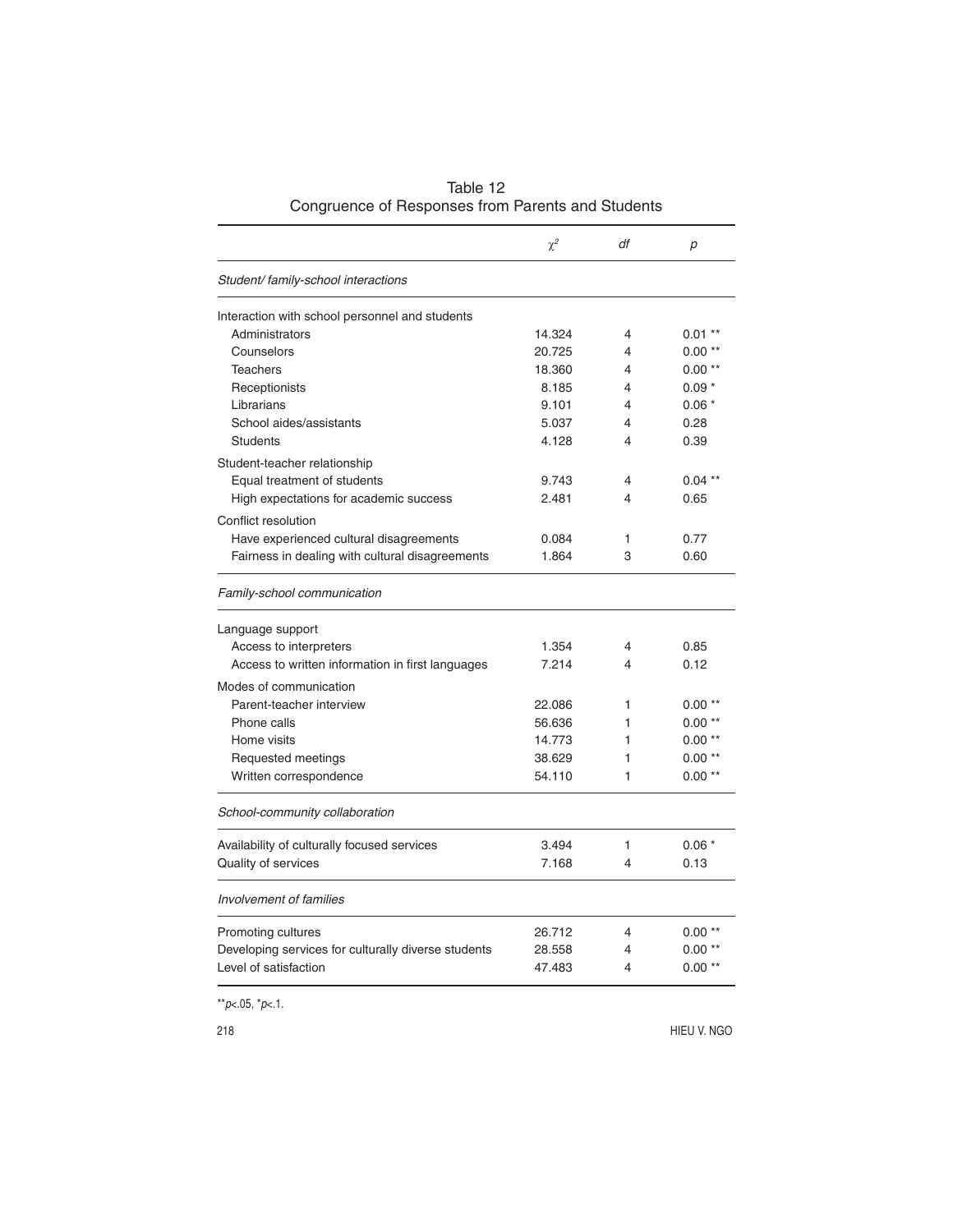# **Discussion**

This study sought to illuminate the perceptions of ESL learners and their parents about schools' responses to cultural diversity in Alberta, particularly with respect to school environment, cultural representation, school practices, cultural competence of school staff, school-student-family interactions, family-school communication, school-community collaboration, and involvement of ethnocultural families in school activities. The results demonstrate that parent and student respondents provided mediocre assessments of school responses to cultural diversity in most areas except interactions with school personnel. Parent and student respondents assessed schools least favorably with respect to encouragement of heritage languages in schools, availability of culturally focused services in schools to support ethnocultural families, and involvement of ethnocultural families in promoting their cultures. Overall, parent and student respondents demonstrated congruence in their answers to 21 of the 41 common items in the parent and student surveys. Their divergent opinions in a number of areas point to the need for more support for families to strengthen communication and understanding of school issues among parents and students.

The results of this study are consistent with the findings discussed in the 2004 review of ESL K-12 program implementation in Alberta (Howard Research & Management Consulting, Inc., 2006). For example, among 1,072 schools surveyed for the Howard report, only 19% had a plan or strategy to address cultural diversity and competence, and 29% had a plan to involve parents of ESL students meaningfully in supporting students' learning. With respect to school-community partnership, 28.5% of schools had partnerships with ethnocultural groups and immigrant-serving agencies to provide interpretation and translation to families with limited English. The report further highlighted that 65.0% of schools had never, almost never, or seldom involved parents in promoting cultural competence. It pointed out incongruences between reported commitment of leadership to cultural competence and actual allocation of resources to promote cultural competence. About 74.0% of schools asserted that their leadership demonstrated commitment to cultural competence, yet 53.0% of schools reported that they rarely had adequate resources allocated to address and promote cultural competence.

Results from this study and those from the Howard research report illustrate fragmented responses rather than an integrated approach to cultural diversity and competence in the K-12 education system in Alberta. From the developmental perspective (Cross et al., 1989; Ngo, 2008), fragmented responses to cultural diversity and competence may indicate a pre-cultural competence phase where a system takes notice of the changing diversity in the community and tries some ad-hoc, piecemeal strategies to deal with cultural diversity. Ideally, then the system moves away from add-on functions to develop a coherent, coordinated strategy that effectively affirms cultural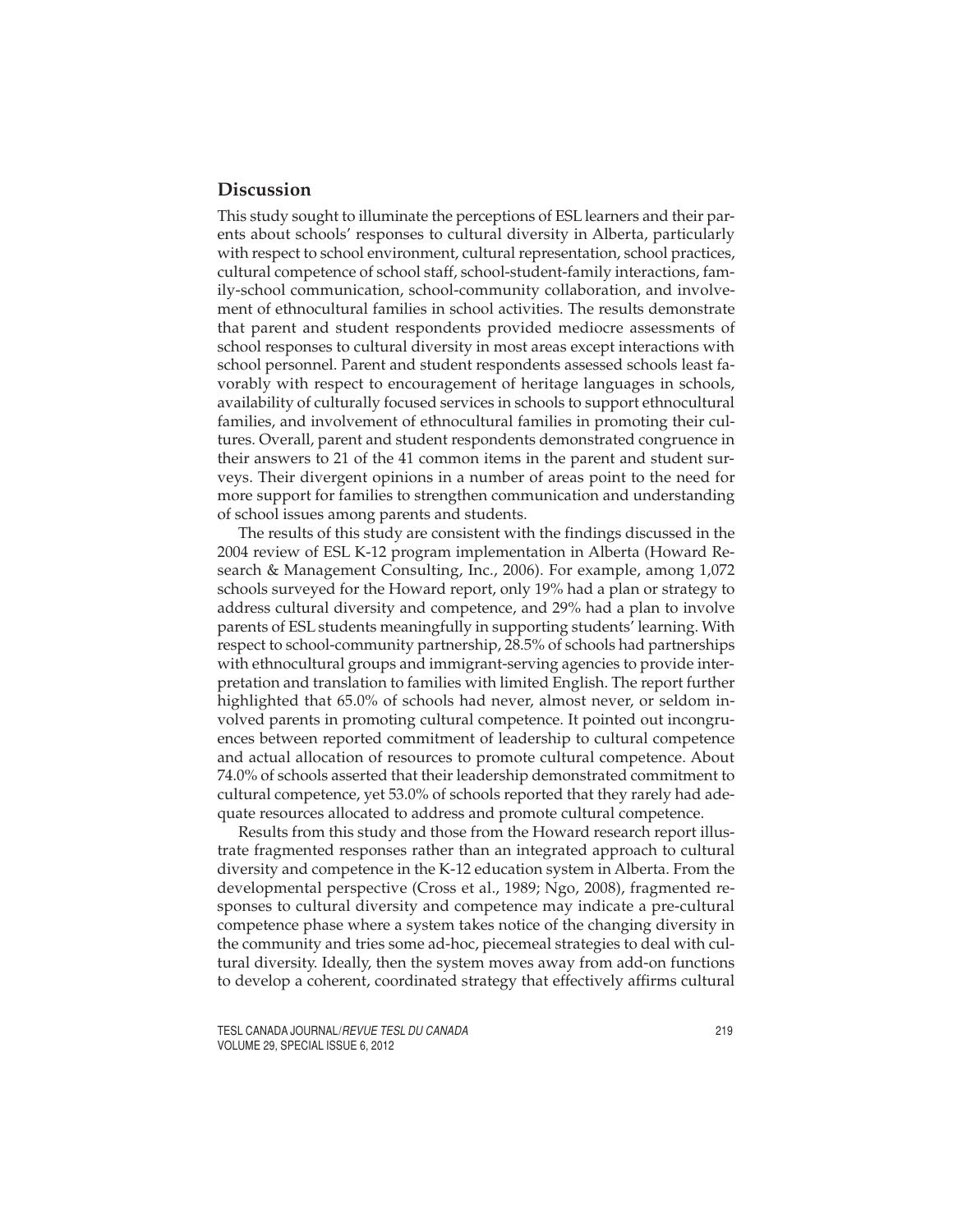diversity. However, given that multicultural education has been present in public discourse since the early 1970s (Banks, 2004), fragmented responses to cultural diversity and competence in public education are at best noted for lacking in progress and at worst in using add-on functions as a thin veil to cover systemic inertia or persistent resistance of schools to address inequalities that face ethnic minority learners. Verhoeven (2011), for example, made a strong argument that educational systems have disadvantaged ethnic minority learners with multiple inequalities through institutionalized patterns of norms and routines, manifestation of (dominant) national narratives in structural educational patterns, and segregation and institutional discrimination. Similarly, Egbo (2009) drew attention to biased attitudes of educators, Eurocentric and unrepresentative curricula, culturally dominant assessment practices, and unrepresentative administration and staffing in Canadian school jurisdictions.

Critical insights from this study lend support to calls for system-wide efforts to promote multicultural education and integrate cultural diversity and competence in all aspects of the K-12 education system (Cenoz & Genesee, 1998; Coelho, 1998; Ngo, 2003). An integrated approach to cultural diversity and competence would emphasize integration of content, a process of knowledge-construction, reduction of prejudice, equity pedagogy, and an empowering school culture and social structure (Banks, 1994, 2004). It would require restructuring of professional preparation programs to ensure teachers' understanding of cultural diversity, varied ways of knowing the world, responsive pedagogy, and leadership (Ragoonaden et al., 2009). School administrators would be required to have specialized training and preparation to provide effective leadership in the development and implementation of culturally responsive policies and educational programs (Herrity & Glasman, 2010). In addition, collaboration between parents and schools would be seen as crucial to the development of mutual respect and trust, greater parental involvement in their children's school activities, shared responsibilities in decision-making, and shared accountability for outcomes (Friend & Cook, 1996; Riches & Curdt-Christiansen, 2010; Skutnabb-Kangas & Garcia, 1995).

#### **Conclusion and Recommendations**

Findings from this study serve as a reminder that the K-12 education system in Alberta has yet to appreciate fully and realize the advantages of diversity. A culturally competent school system would tap into diverse ways of knowing, teaching, learning, and doing and support the enriched development of intellectual, social, and personal growth of all students. It would be in a good position to address the existing educational inequities that have challenged the academic success and well-being of learners on the basis of social class, immigrant status, language ability, ethnicity, and race. It would strengthen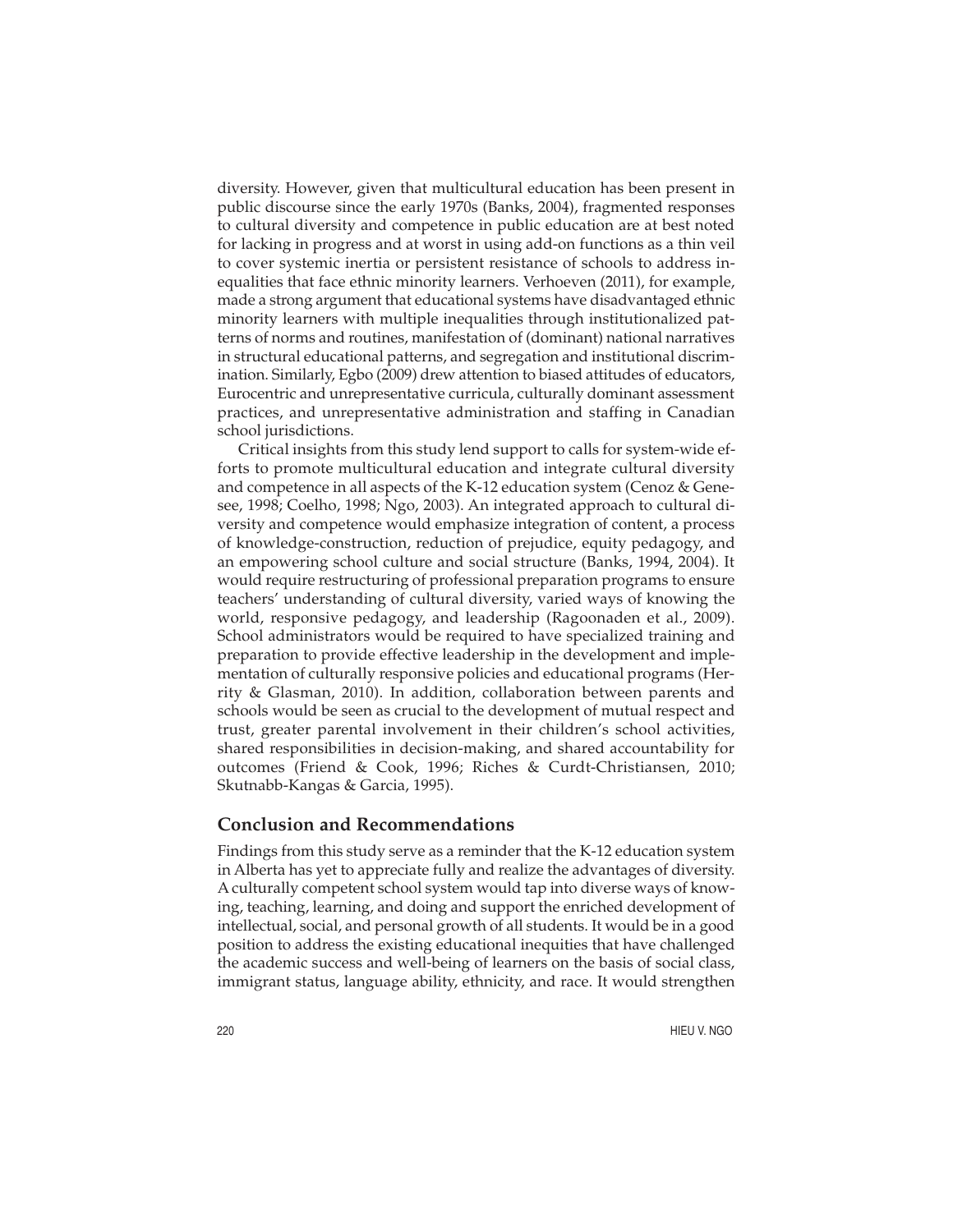the ethical grounding of public education and encourage the upholding of legal responsibilities to ensure access to quality education for all learners as enshrined in provincial, national, and international legislation.

In order to achieve cultural competence, the K-12 education system must move beyond the public discourse on cultural diversity based on political correctness and an add-on or ad-hoc approach. Rather, the system should embrace systemic change and integrate cultural diversity into all structures and functions. The following recommended strategies will ensure that the education ministry, school boards, and schools adopt an integrated approach to cultural diversity and competence.

- Conduct system-wide cultural audits with due attention to policies and guidelines, business plans, curriculum, funding allocation, accountability, and professional requirements;
- Develop plans to integrate cultural diversity into all aspects of governance, administration and management, and services;
- Allocate adequate resources to promote cultural diversity and competence;
- Develop reporting and accountability structures to monitor and evaluate the cultural competence of the education ministry, school boards, and schools;
- Set cultural competence as a professional requirement for all school personnel;
- Offer sustainable professional development opportunities for all school personnel to ensure cultural competence;
- Work with universities to ensure the integration of cultural competence into preservice education and educational leadership programs;
- Provide support for ethnocultural families to strengthen parent-childschool communication and school involvement; and
- Involve ethnocultural families and community groups in the development, implementation, and evaluation of initiatives to address and promote cultural diversity.

### *Acknowledgments*

This research was conducted for the Coalition for Equal Access to Education. We are grateful for the thoughtful guidance from our advisors: Beth Chatten, Francis Boakye, Hetty Roessingh, HsingChi von Bergmann, Jim Gurnett, Kitt Chanthaboune, and Tracey Derwing. We acknowledge the dedicated support of our team of research assistants: Abida Akbar, Aliya Shahzad, Anne Marie Pham, Cristina Tellez, Ela Kostanecki, Fowzia Issee, Helen Negre, Joy Itamah, Leanne Hildebrand, Linh Bui, Maen Amer, Min Zhao, Namsoo Lee, Peter Ugodo, Santuzza Wolff, Shilu Ghimire, Tony Pascuzzo, Tu Nguyen, Ahmad Sabetghadam, Betty Wong, Biviana Velez Perez, Chantal Hitayezu, Elena Golysheva, Eslela Andaya, Firozeh Penhani, Helen Oywak, Killa Maragang, Lubna Sami, Lydia Yip, Mai Nguyen, Mirela Pirvu, Paul Kalsi, Remy Lastiwka, Sabah Tahir, Salwa Kadri, Wilma Benjamin, and Zahro Shurie.

TESL CANADA JOURNAL/REVUE TESL DU CANADA 221 VOLUME 29, SPECIAL ISSUE 6, 2012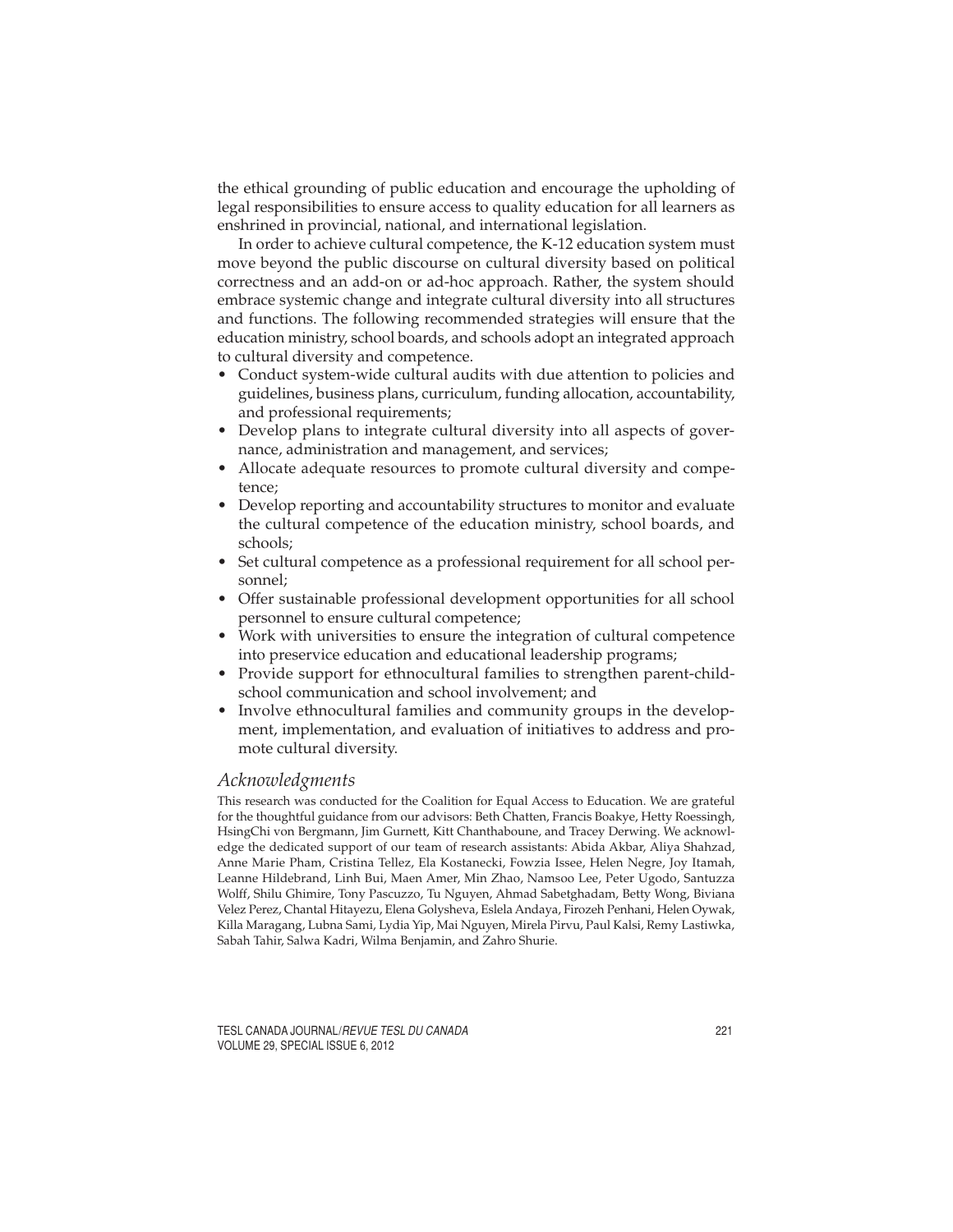## *The Author*

Known as an advocate for immigrant children and youth, Hieu Van Ngo has supported the work of the Coalition for Equal Access to Education to promote quality, equitable education for learners of diverse backgrounds in Alberta schools. He is an assistant professor in the Faculty of Social Work in the University of Calgary.

#### *References*

Alberta Education. (2009). *High school completion longitudinal study.* Edmonton, AB: Author, Accountability and Reporting Division.

Alberta Education. (2011). *ESL enrolment figures.* Edmonton, AB: Author, School Finance.

Anisef, P., & Kilbride, K.M. (Eds.). (2003). *Managing two worlds: The experiences and concerns of immigrant youth in Ontario.* Toronto, ON: Canadian Scholars' Press.

Banks, J.A. (1994). *Multiethnic education: Theory and practice.* Needham Heights, MA: Allyn and Bacon.

Banks, J.A. (2004). Multicultural education: Historical development, dimensions, and practices. In J.A. Banks & C.A.M. Banks (Eds.), *Handbook of research on multicultural education* (2nd ed., pp. 3-29). San Francisco, CA: Jossey-Bass.

Cenoz, J., & Genesee, E. (Eds.). (1998). *Beyond bilingualism: Multiculturalism and multilingual education.* Clevedon, UK: Multilingual Matters.

Coelho, E. (1998). *Teaching and learning in multicultural schools: An integrated approach.* Clevedon, UK: Multilingual Matters.

Collier, V. (1989). How long? A synthesis of research on academic achievement in a second language. *TESOL Quarterly, 23*, 509-531.

Cookson, S., Waldman, R., Gushulak, B., MacPherson, D., Burkle, F., Paquet, C., & Walker, P. (1998). Immigrant and refugee health. *Emerging Infectious Diseases, 4*, 427-428.

Cross, T., Bazron, B., Dennis, K., & Isaacs, M. (1989). *Towards a culturally competent system of care.* Washington, DC: Georgetown University Child Development Center.

Cummins, J. (1994). The acquisition of English as a second language. In K. Spangenberg-Urbschat & R. Pritchard (Eds.), *Kids come in all languages: Reading instruction for ESL students* (pp. 36-62). Newark, DE: International Reading Association.

- Davis, G.Y., & Stevenson, H.C. (2006). Racial socialization experiences and symptoms of depression among Black youth. *Journal of Child and Family Studies, 15*, 293-307.
- Delgado, M., Jones, K., & Rohani, M. (2005). *Social work practice with refugees and immigrant youth in the United States.* Boston, MA: Pearson Education.
- Derluyn, I., & Broekaert, E. (2007). Different perspectives on emotional and behavioural problems in unaccompanied refugee children and adolescents. *Ethnicity and Health, 12*(2), 141-162.

Desai, S., & Subramanian, S. (2000). *Colour, culture and dual consciousness: Issues identified by South Asian immigrant youth in the Greater Toronto Area*. Council of Agencies Serving South Asians (CASSA) and the South Asian Women's Centre (SAWC).

- Egbo, B. (2009). *Teaching for diversity in Canadian schools.* Toronto, ON: Pearson Education.
- Friend, M., & Cook, L. (1996). *Interactions: Collaboration skills for school professionals*. White Plains, NY: Longman.
- Herrity, V.A., & Glasman, N.S. (2010). Training administrators for culturally and linguistically diverse school populations: Opinions of expert practitioners. *Journal of School Leadership, 20*(1), 57-76.

Howard Research & Management Consulting, Inc. (2006). *Review of ESL K-12 program implementation in Alberta: Final report.* Edmonton, AB: Alberta Education.

James, D. (1997). Coping with a new society: The unique psychosocial problems of immigrant youth. *Journal of School Health, 67*(3), 98-102.